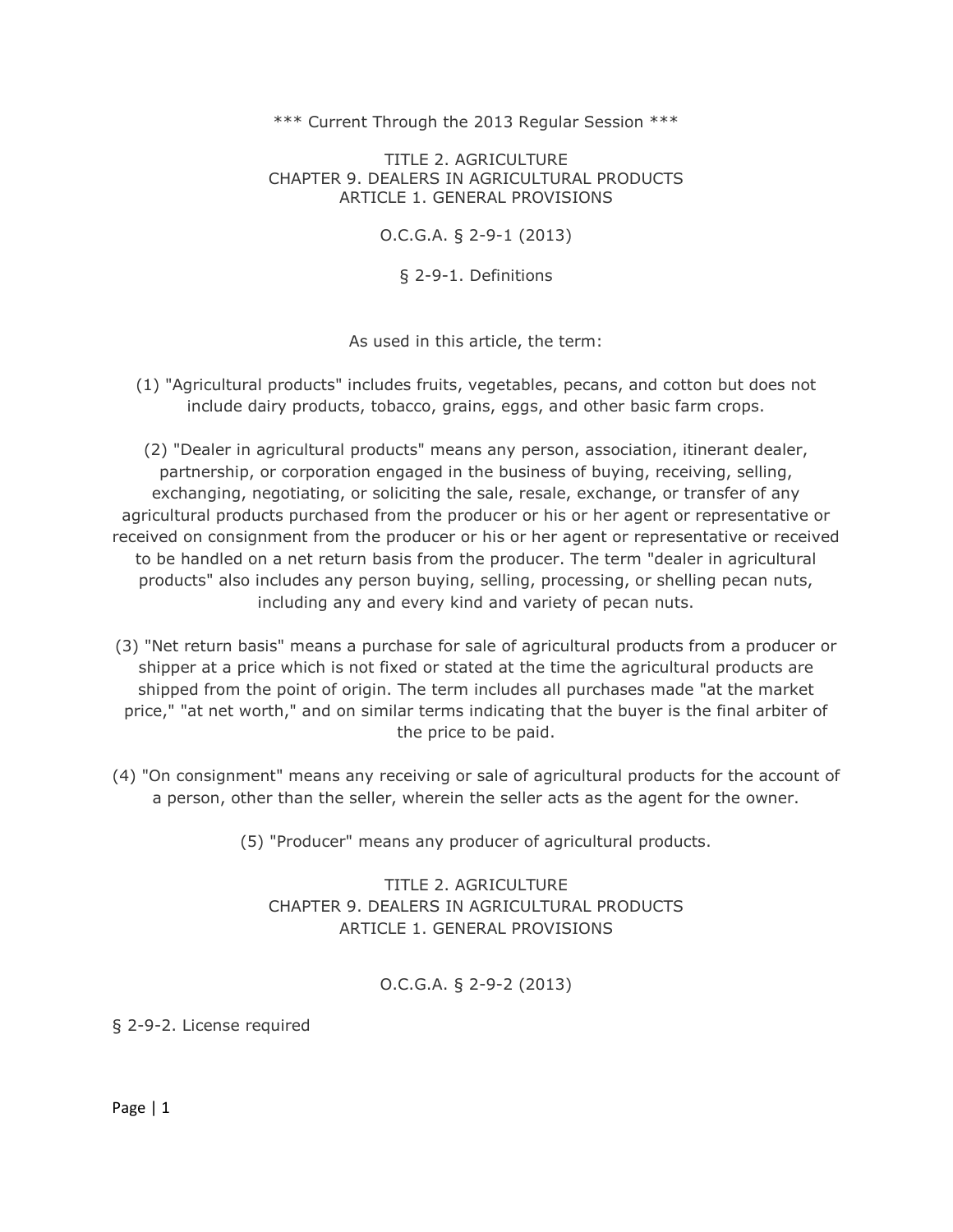It shall be unlawful for any dealer in agricultural products who comes within the terms of this article to engage in such business in this state without a state license issued by the Commissioner

### TITLE 2. AGRICULTURE CHAPTER 9. DEALERS IN AGRICULTURAL PRODUCTS ARTICLE 1. GENERAL PROVISIONS

## O.C.G.A. § 2-9-3 (2013)

### § 2-9-3. Application for license

Every dealer in agricultural products desiring to transact business in this state shall file an application for such license with the Commissioner. The application shall be on a form furnished by the Commissioner and, together with such other information as the Commissioner shall require, shall state:

(1) The kind or kinds of agricultural products the applicant proposes to handle;

(2) The full name or title of the applicant or, if the applicant is an association or partnership, the name of each member of such association or partnership or, if the applicant is a corporation, the name of each officer of the corporation;

(3) The names of the local agent or agents of the applicant, if any; and

(4) The municipalities within which places of business of the applicant will be located, together with the street or mailing address of each such place of business.

### TITLE 2. AGRICULTURE CHAPTER 9. DEALERS IN AGRICULTURAL PRODUCTS ARTICLE 1. GENERAL PROVISIONS

O.C.G.A. § 2-9-4 (2013)

§ 2-9-4. Issuance of license

Unless the Commissioner refuses the application on one or more of the grounds provided in Code Section 2-9-7, he or she shall issue to such applicant, upon the execution and delivery of a bond as provided in Code Section 2-9-5, a state license entitling the applicant to conduct business as a dealer in agricultural products. An annual fee not to exceed \$400.00 shall be required before a license is issued. Such license shall be valid until revoked or suspended as provided in this article, or until the annual license renewal fee is unpaid.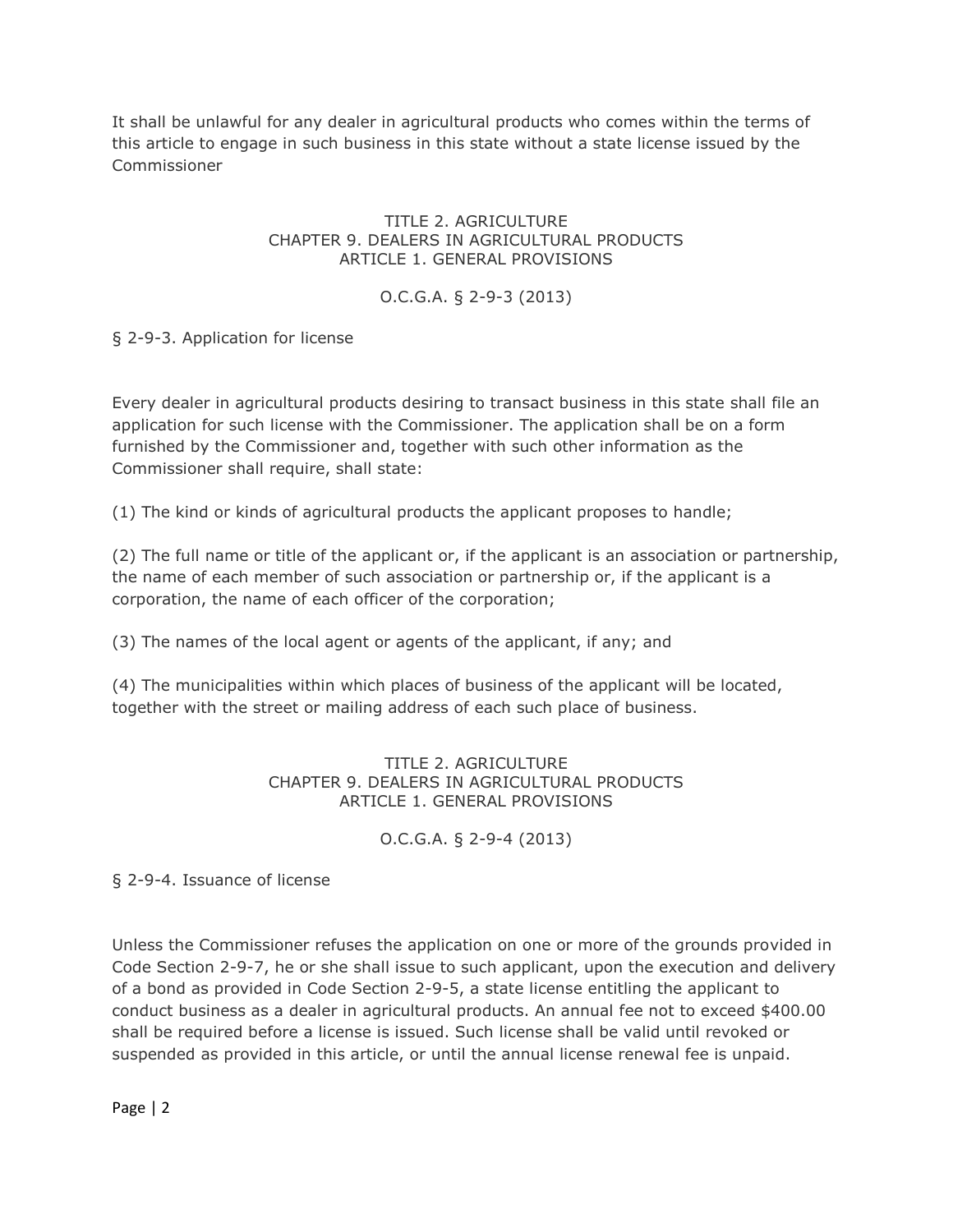#### TITLE 2. AGRICULTURE CHAPTER 9. DEALERS IN AGRICULTURAL PRODUCTS ARTICLE 1. GENERAL PROVISIONS

O.C.G.A. § 2-9-5 (2013)

§ 2-9-5. Bond -- Required

Before any license is issued the applicant shall make and deliver to the Commissioner a surety bond executed by a surety corporation authorized to transact business in this state and approved by the Commissioner. Any and all bond applications shall be accompanied by a certificate of "good standing" issued by the Commissioner of Insurance. If any company issuing a bond shall be removed from doing business in this state, it shall be the duty of the Commissioner of Insurance to notify the Commissioner of Agriculture within 30 days. The bond shall be in such amount as the Commissioner may determine, not exceeding an amount equal to the maximum amount of products purchased from or sold for Georgia producers or estimated to be purchased or sold in any month by the applicant; provided, however, that the minimum amount of such bond shall be \$10,000.00 and the maximum amount of such bond shall be \$230,000.00; provided, further, that in the case of pecans, such bond shall not exceed \$500,000.00. Such bond shall be upon a form prescribed or approved by the Commissioner and shall be conditioned to secure the faithful accounting for and payment to producers or their agents or representatives of the proceeds of all agricultural products handled or sold by such dealer. However, in lieu of a surety bond, the Commissioner may accept a cash bond, which shall in all respects be subject to the same claims and actions as would exist against a surety bond. Whenever the Commissioner shall determine that a previously approved bond has for any cause become insufficient, the Commissioner may require an additional bond or bonds to be given, conforming with the requirements of this Code section. Unless the additional bond or bonds are given within the time fixed by written demand therefor, or if the bond of a dealer is canceled, the license of such person shall be immediately revoked by operation of law without notice or hearing and such person shall be ineligible to reapply for such license for a period of four years after such revocation.

#### TITLE 2. AGRICULTURE CHAPTER 9. DEALERS IN AGRICULTURAL PRODUCTS ARTICLE 1. GENERAL PROVISIONS

O.C.G.A. § 2-9-6 (2013)

§ 2-9-6. Bond -- Breach of conditions; complaint to Commissioner; hearing and settlement; action on bond; pro rata distribution of insufficient bond proceeds

Page | 3 (a) Any person claiming that he or she has been damaged by a breach of the conditions of a bond given by a licensee as provided in Code Section 2-9-5 may enter a complaint to the Commissioner. Such complaint shall be a written statement of the facts constituting the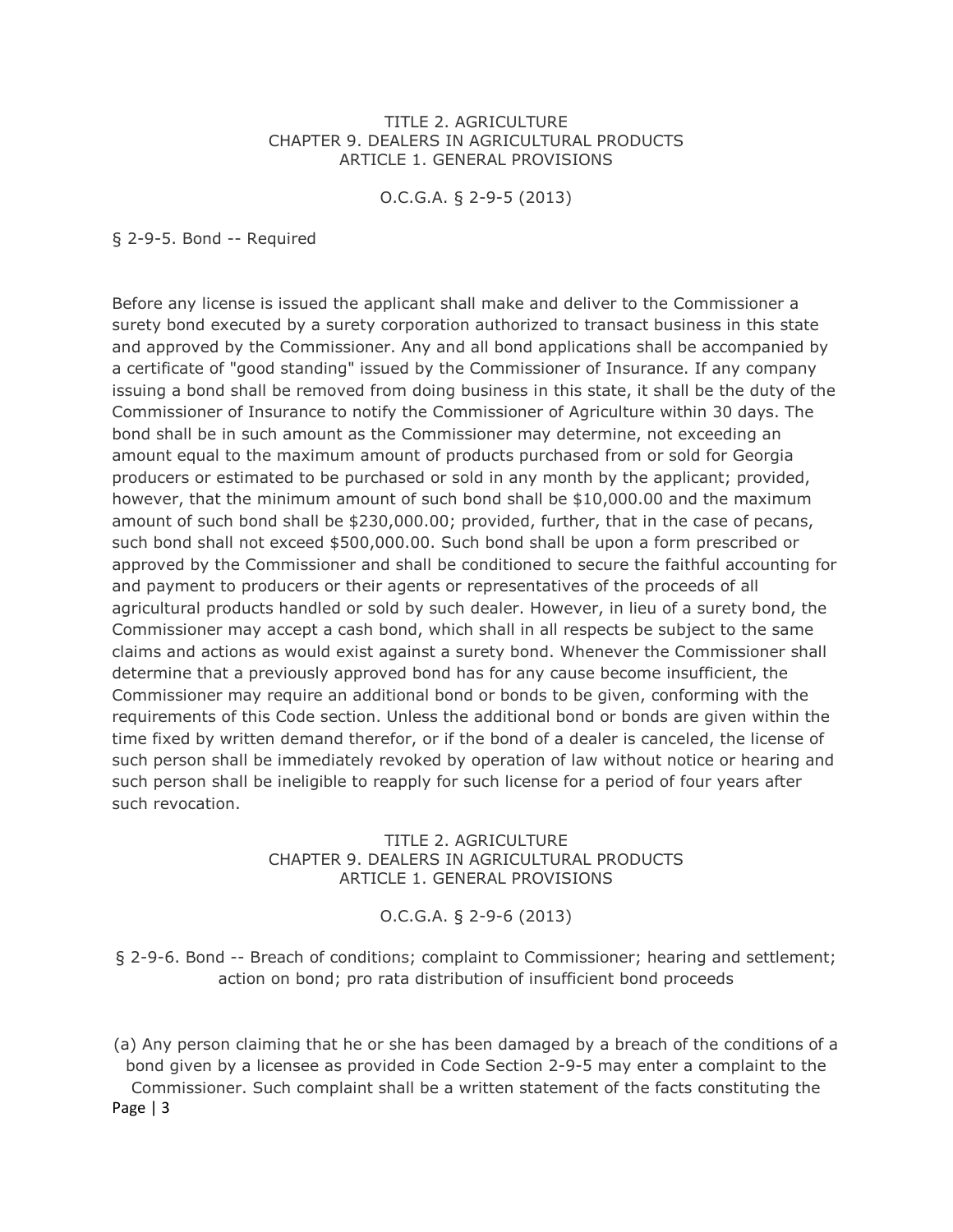complaint and must be made within 180 days of the alleged breach. If the Commissioner determines that the complaint is prima facie a breach of the bond, and the matter can not be amicably resolved within 15 days, the Commissioner shall publish a solicitation for additional complaints regarding breaches of the bond for a period of not less than five consecutive issues in a newspaper of general circulation and in such other publications as the Commissioner shall prescribe. Additional complaints must be filed within 60 days following initial public notification of a breach of the bond. Civil actions on the breach of such bond shall not be commenced less than 120 days nor more than 547 days from the initial date of public notification of such breach of the bond.

(b) Upon the filing of such complaint in the manner provided in this Code section, the Commissioner shall investigate the charges made and at his discretion order a hearing before him, giving the party complained of notice of the filing of such complaint and the time and place of such hearing. At the conclusion of the hearing the Commissioner shall report his findings and render his conclusion upon the matter complained of to the complainant and respondent in each case, who shall have 15 days thereafter in which to make effective and satisfy the Commissioner's conclusions.

(c) If such settlement is not effected within such time, the Commissioner or the producer may bring an action to enforce the claim. If the producer is not satisfied with the ruling of the Commissioner, he may commence and maintain an action against the principal and surety on the bond of the parties complained of as in any civil action.

(d) If the bond or collateral posted is insufficient to pay in full the valid claims of producers, the Commissioner may direct that the proceeds of such bond shall be divided pro rata among such producers.

> TITLE 2. AGRICULTURE CHAPTER 9. DEALERS IN AGRICULTURAL PRODUCTS ARTICLE 1. GENERAL PROVISIONS

## O.C.G.A. § 2-9-7 (2013)

§ 2-9-7. Denial, suspension, or revocation of license -- Grounds generally

The Commissioner may decline to grant a license or may suspend or revoke a license already granted if he is satisfied that the applicant or licensee has:

(1) Suffered a money judgment to be entered against him upon which execution has been returned unsatisfied;

(2) Made false charges for handling or services rendered;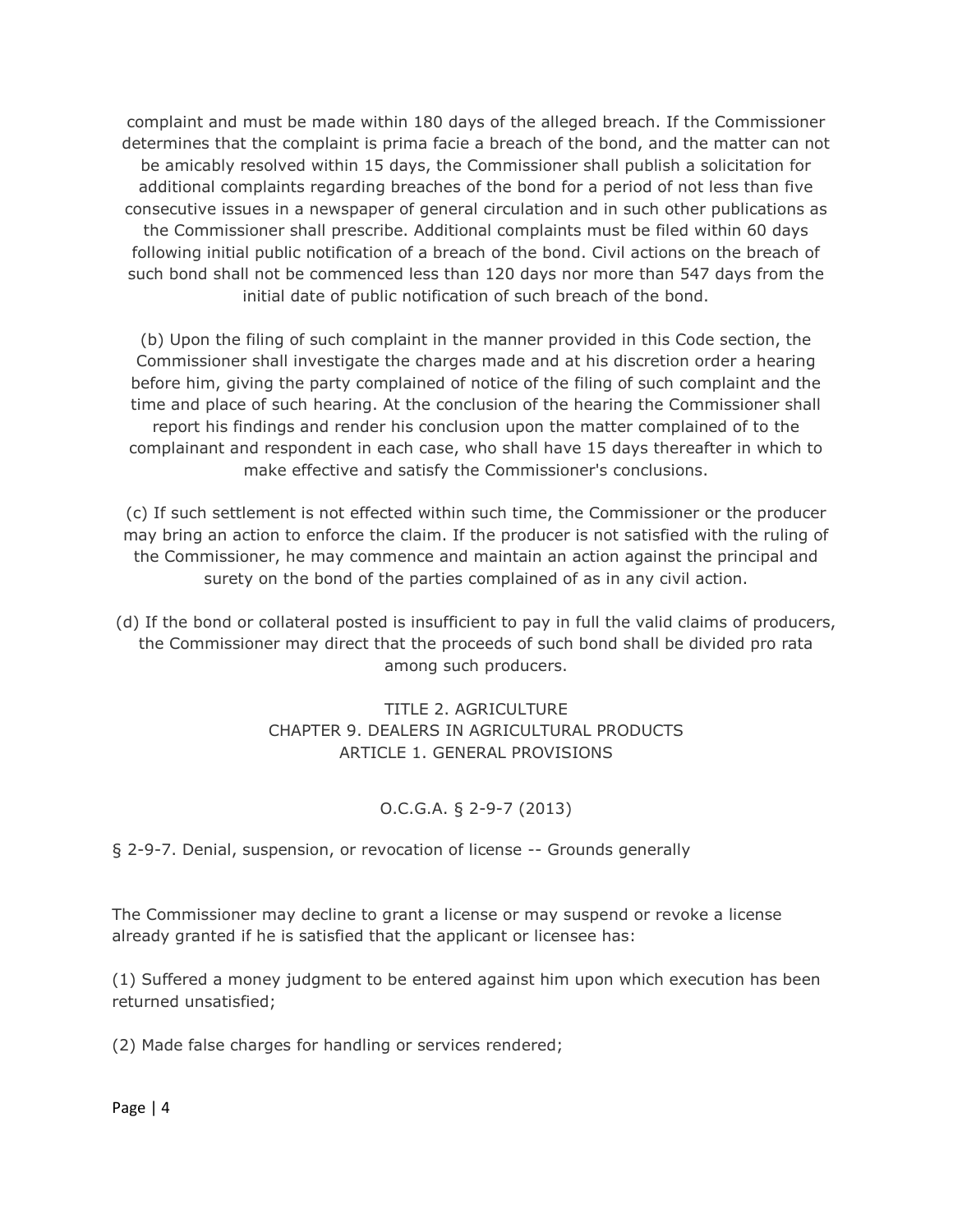(3) Failed to account promptly and properly or to make settlements with any producer;

(4) Made any false statement or statements as to condition, quality, or quantity of goods received or held for sale when he could have ascertained the true condition, quality, or quantity by reasonable inspection;

(5) Made any false or misleading statement or statements as to market conditions or service rendered;

(6) Been guilty of a fraud in the attempt to procure or in the procurement of a license; or

(7) Directly or indirectly sold agricultural products received on consignment or on a net return basis for his own account, without prior authority from the producer consigning the same or without notifying such producer.

> TITLE 2. AGRICULTURE CHAPTER 9. DEALERS IN AGRICULTURAL PRODUCTS ARTICLE 1. GENERAL PROVISIONS

### O.C.G.A. § 2-9-8 (2013)

§ 2-9-8. Denial, suspension, or revocation of license -- Notice and hearing

Before the Commissioner refuses a license or suspends or revokes any license, he shall give the applicant or licensee ten days' notice, by registered or certified mail or statutory overnight delivery, of a time and place of hearing. At such hearing the applicant or licensee shall be privileged to appear in person or by or with counsel and to produce witnesses. If the Commissioner finds that the applicant or licensee has committed any violation of this article or any of the rules or regulations promulgated hereunder, the Commissioner may refuse, suspend, or revoke such license. He shall give immediate notice of his action to the applicant or licensee.

> TITLE 2. AGRICULTURE CHAPTER 9. DEALERS IN AGRICULTURAL PRODUCTS ARTICLE 1. GENERAL PROVISIONS

> > O.C.G.A. § 2-9-9 (2013)

§ 2-9-9. Consignment records; settlement with producer

(a) Every dealer in agricultural products, upon the receipt of agricultural products on a consignment basis and as he handles and disposes of the same, shall make and preserve for at least one year a record thereof, specifying:

Page | 5 (1) The name and address of the producer consigning such agricultural products;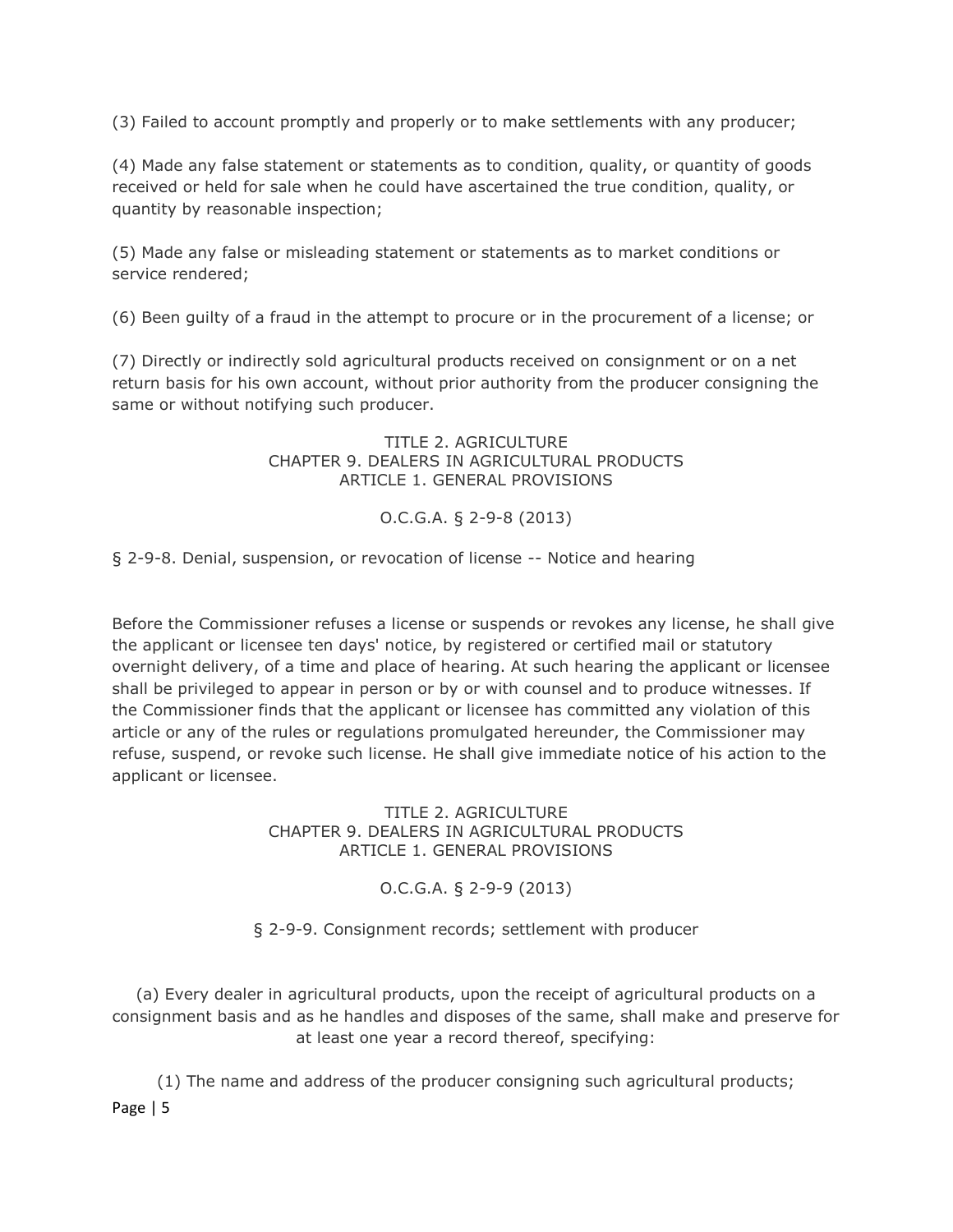(2) The date of receipt;

(3) The kind and quality of such products;

(4) The amount of goods sold;

(5) The name and address of the purchaser, provided that where sales total less than \$5.00 in value, such sales may be made to the order of "cash";

(6) The selling price; and

(7) The items of expenses connected therewith.

(b) An "account of sales," together with payment in settlement for such shipment, shall be mailed to the producer within 48 hours after the sale of such agricultural products, unless otherwise agreed in writing.

## TITLE 2. AGRICULTURE CHAPTER 9. DEALERS IN AGRICULTURAL PRODUCTS ARTICLE 1. GENERAL PROVISIONS

## O.C.G.A. § 2-9-9.1 (2013)

§ 2-9-9.1. Bale identification numbers on ginned cotton

Upon ginning cotton into bales, the ginner shall assign each bale a permanent bale identification number. No bale shall be removed from a gin except when accompanied by a cotton bale voucher issued by the gin, containing the permanent bale identification number and issued in the name of the cotton producer. Except for removal to a bonded warehouse in the name of the cotton producer, transfers or sales from the cotton producer after ginning shall be endorsed by his or her signature on the cotton bale voucher or forms authorized by the Commissioner of Agriculture.

> TITLE 2. AGRICULTURE CHAPTER 9. DEALERS IN AGRICULTURAL PRODUCTS ARTICLE 1. GENERAL PROVISIONS

> > O.C.G.A. § 2-9-10 (2013)

§ 2-9-10. Investigations

(a) Upon the complaint of any interested person or upon his own initiative, the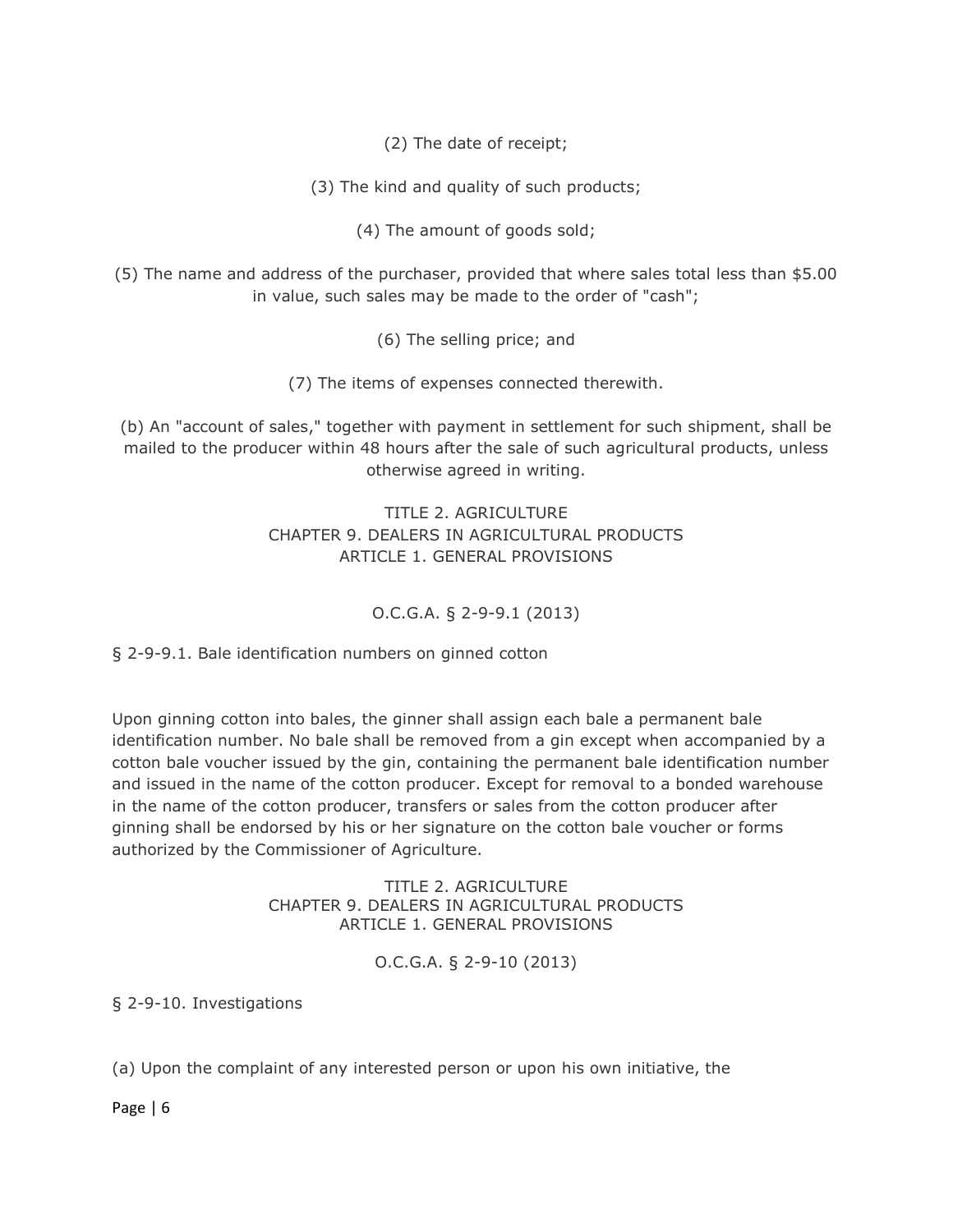Commissioner shall have the power to investigate:

(1) The record of any applicant or licensee;

(2) Any transaction involving the solicitation, receipt, sale, or attempted sale of agricultural products;

(3) The failure to pay proper and true accounts and settlements at prompt and regular intervals;

(4) The making of false statements as to condition, quality, or quantity of goods received or in storage;

(5) The making of false statements as to market conditions with intent to deceive;

(6) The failure to make payment for goods received; or

(7) Other alleged injurious transactions.

(b) For the purposes specified in subsection (a), the Commissioner or his agents may examine the ledgers, books of accounts, memoranda, and other documents which relate to the transaction involved, at the place or places of business of the applicant or licensee, and may take testimony thereon under oath.

> TITLE 2. AGRICULTURE CHAPTER 9. DEALERS IN AGRICULTURAL PRODUCTS ARTICLE 1. GENERAL PROVISIONS

> > O.C.G.A. § 2-9-11 (2013)

§ 2-9-11. Inspections of damaged shipments; certificate

Whenever produce is shipped to or received by a licensed dealer for handling, purchase, or sale in this state at any market point and the dealer finds the produce to be in a spoiled, damaged, unmarketable, or unsatisfactory condition, unless both parties waive inspection before sale or other disposition thereof, the dealer shall cause the produce to be examined by an inspector assigned by the Commissioner for that purpose. The inspector shall execute and deliver a certificate to the applicant stating the day, the time, and the place of the inspection and the condition of the produce and shall mail or deliver a copy of such certificate to the shipper.

> TITLE 2. AGRICULTURE CHAPTER 9. DEALERS IN AGRICULTURAL PRODUCTS ARTICLE 1. GENERAL PROVISIONS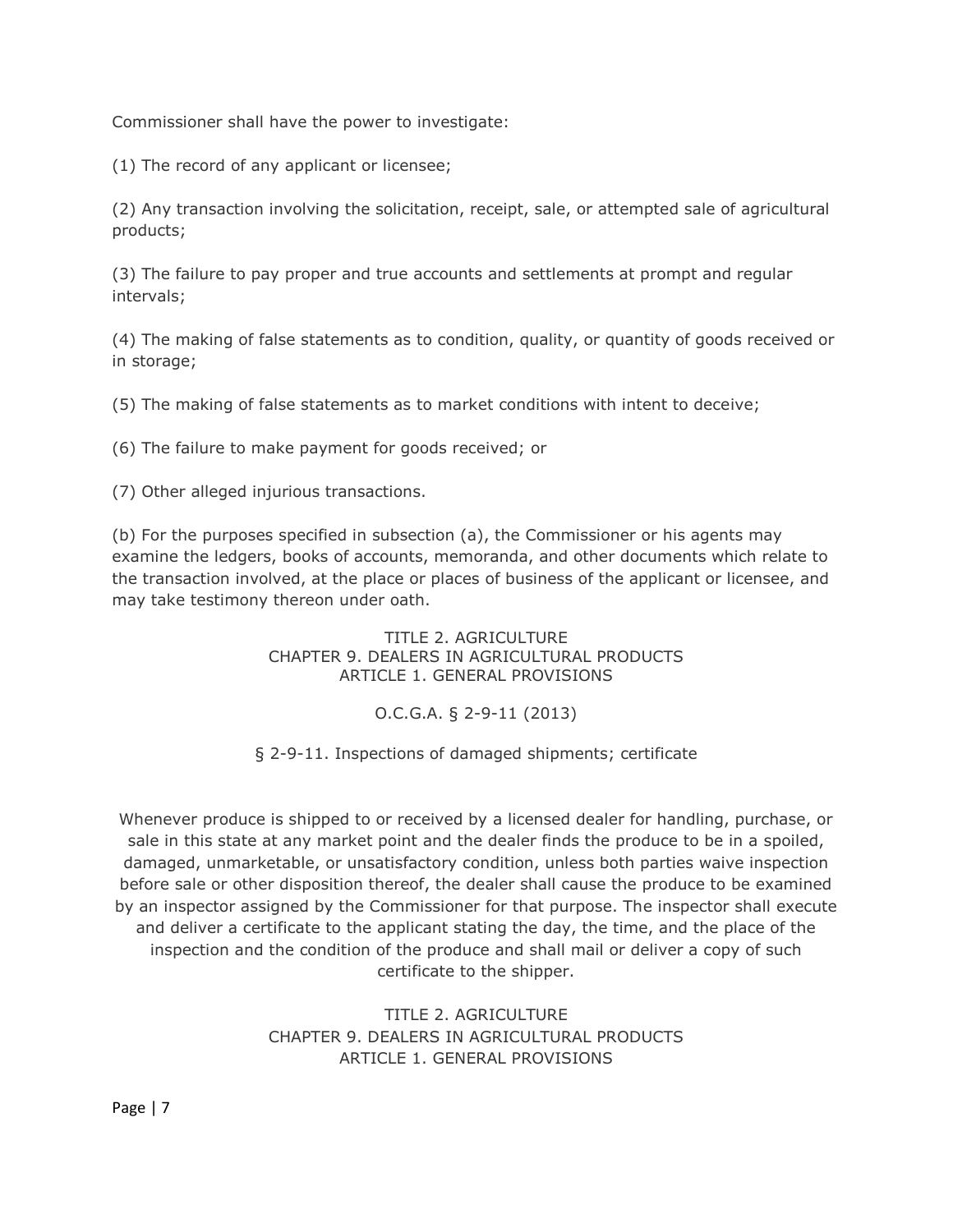## O.C.G.A. § 2-9-11.1 (2013)

### § 2-9-11.1. Ownership of agricultural product harvested by dealer, agent or employee, or independent contractor retained by dealer; prompt payment; certificate of receipt and quality

(a) In the absence of a written contract between the producer and a dealer in agricultural products to the contrary, any agricultural product which is harvested by a dealer, an agent or employee of a dealer, or an independent contractor retained by a dealer or which is delivered to a dealer or an agent or employee thereof on the farm or at a facility of the dealer shall become the property of the dealer at the time of delivery and the dealer shall become obligated to pay the agreed-upon price as provided in subsection (b) of this Code section.

(b) A dealer in agricultural products shall make prompt payment for agricultural products purchased in this state. Prompt payment shall mean payment 20 days following delivery, as provided in subsection (a) of this Code section, unless explicitly stated otherwise in a written contract agreed to by the producer and dealer in agricultural products.

(c) Unless explicitly stated otherwise in a written contract, at the time of delivery as specified in subsection (a) of this Code section, the dealer and the producer in agricultural products shall jointly issue a certificate of receipt and quality to the producer or the producer's agent. The certificate of receipt and quality shall contain information, including but not limited to the:

(1) Name and address of the dealer in agricultural products;

(2) Name and address of the producer;

(3) Delivery date and time of receipt;

(4) Description of the product as to identity, quantity, quality, condition, and grade of the product;

(5) Price per unit; and

(6) Terms of the transaction.

Information contained in the certificate of receipt and quality pertaining to quality, quantity, and price shall be presumed to be satisfied unless such agricultural product is inspected and a certificate stating the product is in a different condition is issued by an inspector pursuant to Code Section 2-9-11 within 48 hours of delivery of the agricultural product to the dealer.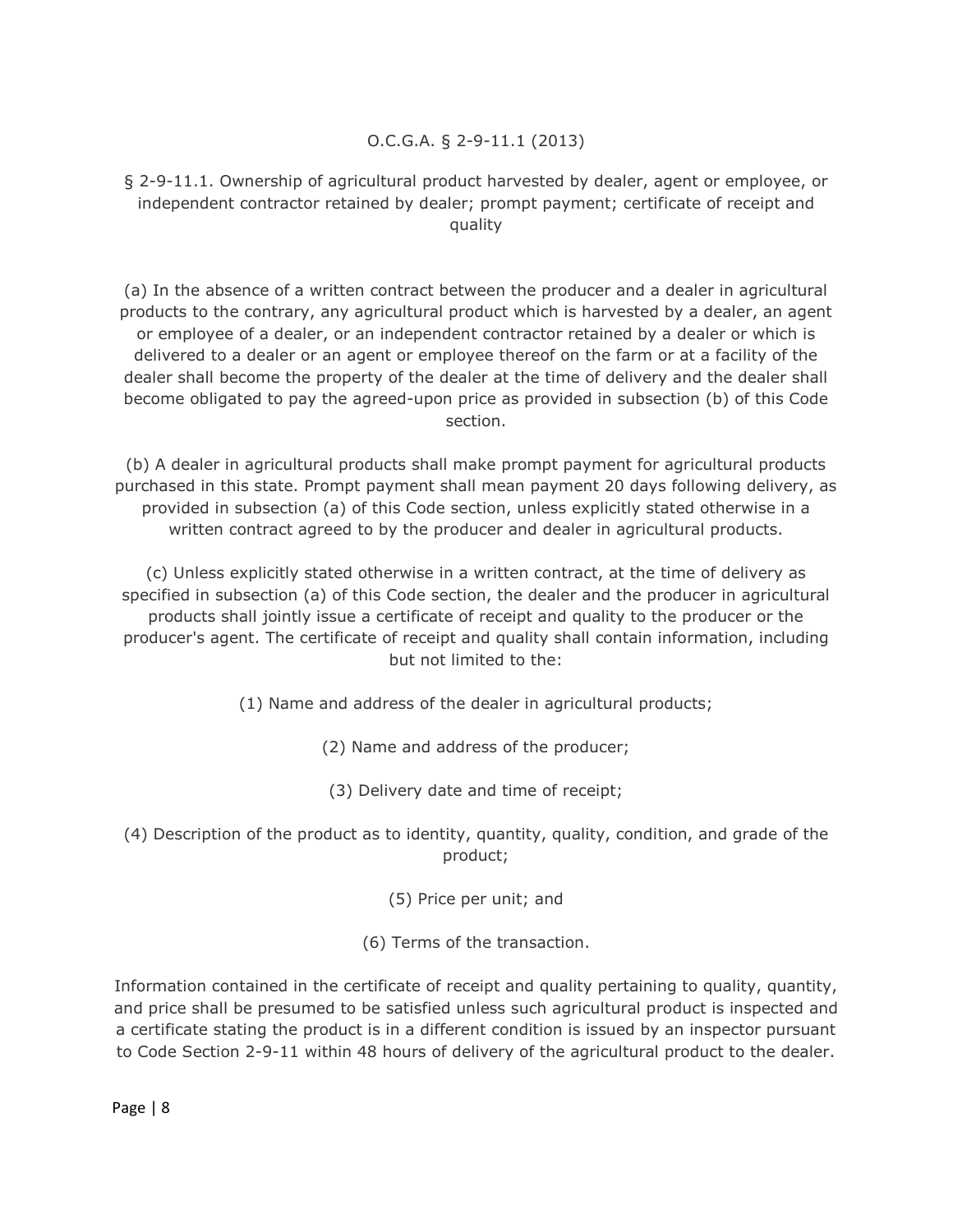(d) This Code section does not preclude the producer from commencing and maintaining an action against the dealer as in any civil action.

## TITLE 2. AGRICULTURE CHAPTER 9. DEALERS IN AGRICULTURAL PRODUCTS ARTICLE 1. GENERAL PROVISIONS

# O.C.G.A. § 2-9-12 (2013)

§ 2-9-12. Sale or possession of substandard products prohibited

(a) It shall be unlawful for any dealer in agricultural products to sell, offer for sale, or possess any agricultural product that does not comply with the standards of quality established by the Commissioner under authority of law or with the laws and rules and regulations pertaining to such product.

(b) It is the intent and purpose of this Code section to prevent the sale of agricultural products that do not comply with the laws, standards of quality, and rules and regulations pertaining thereto.

### TITLE 2. AGRICULTURE CHAPTER 9. DEALERS IN AGRICULTURAL PRODUCTS ARTICLE 1. GENERAL PROVISIONS

# O.C.G.A. § 2-9-13 (2013)

§ 2-9-13. Rules and regulations

The Commissioner shall adopt and enforce rules and regulations deemed necessary to carry out this article.

### TITLE 2. AGRICULTURE CHAPTER 9. DEALERS IN AGRICULTURAL PRODUCTS ARTICLE 1. GENERAL PROVISIONS

## O.C.G.A. § 2-9-14 (2013)

§ 2-9-14. Injunctions

In addition to the other remedies provided in this article and notwithstanding the existence of any adequate remedy at law, the Commissioner is authorized to apply to the superior court, which court shall have jurisdiction, upon hearing and for cause shown, to grant a temporary or permanent injunction, or both, restraining any person from violating or